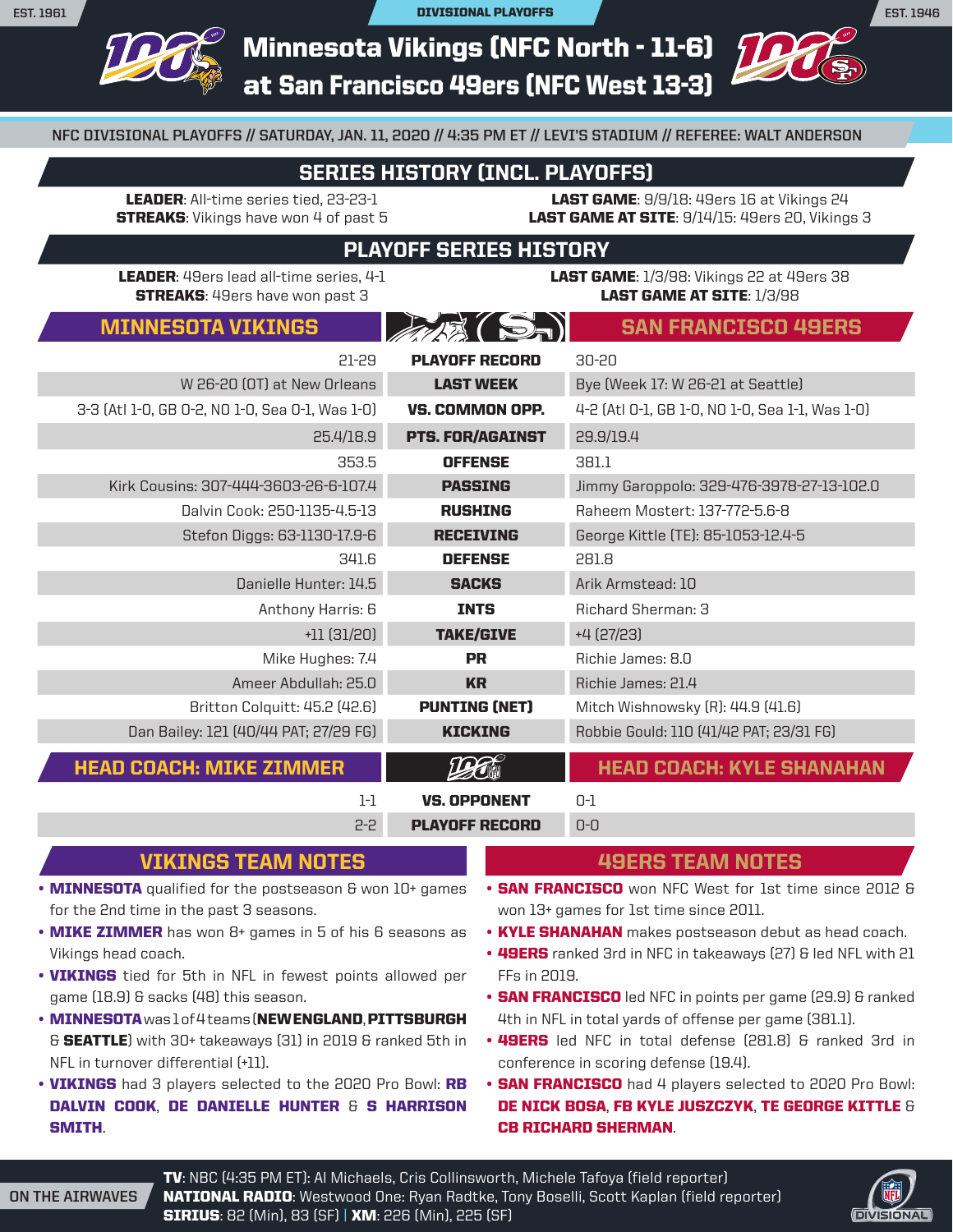**EST. 1961** DIVISIONAL PLAYOFFS **EST. 1946**



Minnesota Vikings (NFC North - 11-6) at San Francisco 49ers (NFC West 13-3)

### VIKINGS NOTES

- QB KIRK COUSINS passed for 242 yards & TD vs. 0 INTs for 96.4 rating at NO in NFC-W. Had career-high 107.4 rating & 26 TDs vs. 6 INTs in 2019. Is only QB with 25+ pass TDs in each of past 5 seasons. Has 574 pass yards (287 per game) & 5 TDs (4 pass, 1 rush) vs. INT for 98.8 rating in 2 career games vs. SF.
- RB DALVIN COOK had 130 scrimmage yards (94 rush, 36 rec.) & 2 rush TDs in playoff debut last week. Had 95 scrimmage yards (55 rec., 40 rush) in last meeting. Has 8 rush TDs in last 9 road games, incl. postseason. Became 3rd RB (TED BROWN & CHUCK FOREMAN) in franchise history with 1,000+ rush yards (1,135) & 500+ rec. yards (519) in single season.
- **WR STEFON DIGGS** had career-high 1,130 rec. yards in 2019. Had TD catch in last meeting. WR ADAM THIELEN had 7 catches & 129 rec. yards last week. Had 6 receptions for 102 yards in last meeting. TE KYLE RUDOLPH had GW-TD in OT last week. Aims for his 3rd playoff game in row with TD catch. Has 3 rec. TDs in 3 career games vs. SF.
- DE DANIELLE HUNTER tied for 4th in NFL & tied his career high with 14.5 sacks this season. Had 1.5 sacks & FF last week. Aims for his 3rd postseason game in row with sack. Had sack in last meeting. DE EVERSON GRIFFEN had 1.5 sacks in NFC-W. Has sack in 4 of his 5 career postseason games. S **HARRISON SMITH** led team with 11 tackles last week. Had sack, FR & INT in last meeting. **S ANTHONY HARRIS** has INT in 4 of his past 5 & aims for his 4th in row with INT.

IN A SINGLE SEASON

IN TEAM HISTORY

**YARDS** 

**CHUCK FOREMAN** 1,070 RUSH, 691 REC. 1975 SEASON

**CHUCK FOREMAN** 1,155 RUSH, 567 REC. 1976 SEASON **TED BROWN** 1,063 RUSH, 694 REC. 1981 SEASON

**EIVING** 

#### 49ERS NOTES

WK

- QB JIMMY GAROPPOLO makes 1st career postseason start. Passed for 3,978 yards in 2019, most by SF QB since **JEFF GARCIA** (4,278 in 2000). Was 1 of 5 NFC OBs with 100+ rating (102) & joined HOFers JOE MONTANA & STEVE YOUNG as only SF QBs with 100+ rating since 1950.
- RB RAHEEM MOSTERT had 8 TDs (7 rush, 1 rec.) from Week 12-17, tied with **DERRICK HENRY** for most in NFL. Aims for his 7th in row with rush TD. **RB TEVIN COLEMAN** has 60+ scrimmage yards in 4 of 5 career postseason games.
- TE GEORGE KITTLE ranked 3rd among TEs in rec. yards (1,053) & 4th in receptions (85) & had 5 rec. TDs in 2019. Has 2,945 career rec. yards & surpassed HOFer MIKE DITKA (2,774) for most rec. yards by TE in 1st 3 seasons in NFL history. Had 5 catches for 90 yards in last meeting. In his past 5 at home, has 498 rec. yards (99.6 per game) & 3 rec. TDs. WR EMMANUEL SANDERS aims for his 6th postseason game in row with 5+ receptions. WR DEEBO SAMUEL ranked 4th among rookies in catches (57) & rec. yards (802). Had 3 games with 100+ rec. yards, most by rookie in SF history.
- DL NICK BOSA had 16 TFL in 2019, tied most among rookies. DL ARIK ARMSTEAD had career-high 10 sacks this season. **DL DEFOREST BUCKNER** had 2.5 sacks & 3 TFL in last meeting. LB FRED WARNER was 1 of 2 (LOGAN RYAN) with  $100+$  tackles (118),  $3+$  sacks (3) & 3 FFs (3) in 2019. CB **RICHARD SHERMAN** had FR in last meeting.

IN FIRST THREE SEASONS

RECEIVING YARDS

GEORGE KITTLE **SAN FRANCISCO 49ERS 2,945 RECEIVING YARDS**

IN NFL HISTORY

**MIKE DITKAHOF** CHICAGO BEARS 2,774 RECEIVING YARDS

**ROB GRONKOWSKI** NEW ENGLAND PATRIOTS 2,663 RECEIVING YARDS

**JIMMY GRAHAM** NEW ORLEANS SAINTS 2,648 RECEIVING YARDS



& WITH



DALVIN COOK **1,135 RUSH, 519 REC.**

**2019 SEASON**

PLAYERS TIGHT ENDS

1,000+ RUSHING WITH MOST

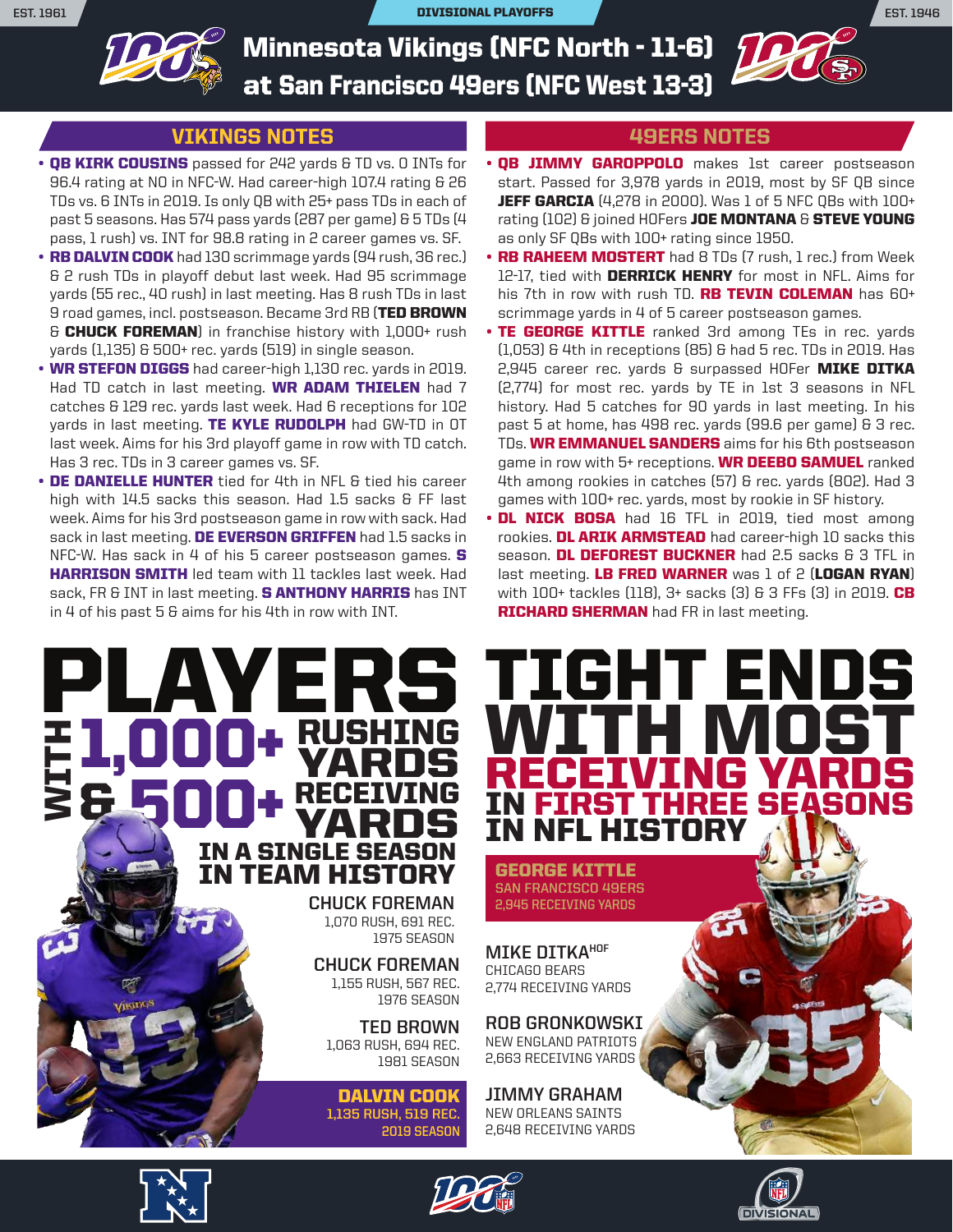**EST. 1996**

Tennessee Titans (AFC South - 10-7) at Baltimore Ravens (AFC North - 14-2)

**AFC DIVISIONAL PLAYOFFS // SATURDAY, JAN. 11, 2020 // 8:15 PM ET // M&T BANK STADIUM // REFEREE: BILL VINOVICH**

## SERIES HISTORY (INCL. PLAYOFFS)

LEADER: Ravens lead all-time series, 12-11 **STREAKS:** Ravens have won 2 of past 3

LAST GAME: 10/14/18: Ravens 21 at Titans 0 LAST GAME AT SITE: 11/9/14: Ravens 21, Titans 7

## PLAYOFF SERIES HISTORY

LEADER: Ravens lead all-time series, 2-1 **STREAKS:** Ravens have won 2 of past 3

LAST GAME: 1/10/09: Ravens 13 at Titans 10 LAST GAME AT SITE: 1/3/04: Titans 20. Ravens 17

## TENNESSEE TITANS  $\left|\left|\left|\left|\left|\left|\left|\right|\right|\right|\right|\right|\right|$

|                                                 | $\mathbf{r}$ if $\mathbf{r}$ is $\mathbf{r}$ |                                                 |
|-------------------------------------------------|----------------------------------------------|-------------------------------------------------|
| 16-20                                           | <b>PLAYOFF RECORD</b>                        | $15 - 9$                                        |
| W 20-13 at New England                          | <b>LAST WEEK</b>                             | Bye (Week 17: W 28-10 vs. Pittsburgh)           |
| 4-2 (Buf 0-1, Cle 1-0, Hou 1-1, KC 1-0, NE 1-0) | VS. COMMON OPP.                              | 4-2 (Buf 1-0, Cle 1-1, Hou 1-0, KC 0-1, NE 1-0) |
| 25.1/20.7                                       | <b>PTS. FOR/AGAINST</b>                      | 33.2 (1L)/17.6                                  |
| 362.8                                           | <b>OFFENSE</b>                               | 407.6                                           |
| Ryan Tannehill: 201-286-2742-22-6-117.5 (1L)    | <b>PASSING</b>                               | Lamar Jackson: 265-401-3127-36 (1L)-6-113.3     |
| Derrick Henry: 303-1540 (1L)-5.1-16 (T1L)       | <b>RUSHING</b>                               | Mark Ingram: 202-1018-5.0-10                    |
| A.J. Brown (R): 52-1051-20.2-8                  | <b>RECEIVING</b>                             | Mark Andrews (TE): 64-852-13.3-10               |
| 359.5                                           | <b>DEFENSE</b>                               | 300.6                                           |
| Harold Landry: 9                                | <b>SACKS</b>                                 | Matthew Judon: 9.5                              |
| Kevin Byard: 5                                  | <b>INTS</b>                                  | Marlon Humphrey, Marcus Peters: 3               |
| $+6(23/17)$                                     | <b>TAKE/GIVE</b>                             | $+10(25/15)$                                    |
| Adam Humphries: 6.5                             | <b>PR</b>                                    | De'Anthony Thomas: 7.2                          |
| Kalif Raymond: 22.4                             | <b>KR</b>                                    | De'Anthony Thomas: 16.6                         |
| Brett Kern: 47.1 (43.1)                         | <b>PUNTING (NET)</b>                         | Sam Koch: 46.4 (39.8)                           |
| Greg Joseph: 9 (9/9 PAT; 0/0 FG)                | <b>KICKING</b>                               | Justin Tucker: 141 (57/59 PAT; 28/29 FG)        |
| <b>HEAD COACH: MIKE VRABEL</b>                  |                                              | <b>HEAD COACH: JOHN HARBAUGH</b>                |
| $0-1$                                           | <b>VS. OPPONENT</b>                          | $3-3$                                           |
| $1-0$                                           | <b>PLAYOFF RECORD</b>                        | $10 - 6$                                        |

### TITANS TEAM NOTES

- TITANS won playoff game for 2nd time in past 3 seasons. Won 9+ games for 4th-consecutive season, longest streak since 1987-93 (7 consecutive seasons). Aim for 1st Conference Championship appearance since 2002.
- MIKE VRABEL won 1st career postseason game as head coach last week.
- TENNESSEE had 2 players named to 2020 Pro Bowl: RB DERRICK HENRY & P BRETT KERN.
- TITANS ranked 4th in AFC with 25.1 points per game, team's highest mark since 2003 (27.2).
- TENNESSEE averaged 138.9 rush yards per game, 3rd-most in NFL & most by Ten. in single season since 2009 (162 rush yards per game).

#### RAVENS TEAM NOTES

- RAVENS won AFC North for 2nd-consecutive season & won 14 games for 1st time in franchise history.
- JOHN HARBAUGH makes 8th career postseason appearance. Led Baltimore to SB XLVII championship in 2012.
- BALTIMORE had NFL-high 12 players named to 2020 Pro Bowl: TE MARK ANDREWS, LS MORGAN COX, CB MARLON HUMPHREY, RB MARK INGRAM, QB LAMAR JACKSON, LB MATTHEW JUDON, CB MARCUS PETERS, FB PATRICK RICARD, T RONNIE STANLEY, FS EARL THOMAS, K JUSTIN TUCKER & G MARSHAL YANDA.
- RAVENS led NFL with 3,296 rush yards, most by team in single season in NFL history, & 206 rush yards per game, 1st team averaging 200+ rush yards per game since 1977.

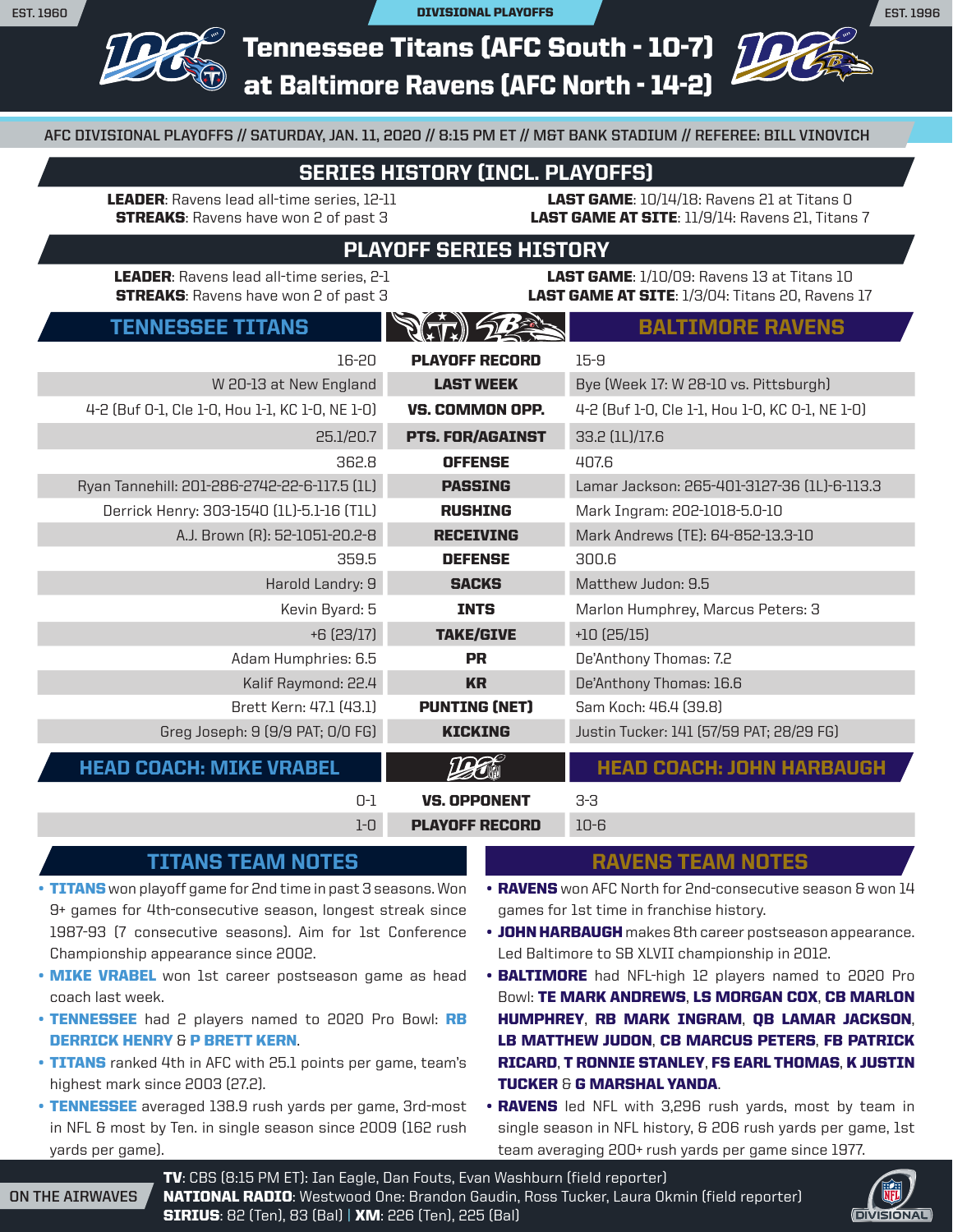**EST. 1960** DIVISIONAL PLAYOFFS **EST. 1996**



Tennessee Titans (AFC South - 10-7) at Baltimore Ravens (AFC North - 14-2)

### TITANS NOTES

- **QB RYAN TANNEHILL** won 1st-career postseason game last week. Passed for 2,742 yards with 22 TDs vs. 6 INTs in 12 regular-season games this season & set career highs in comp. pct. (70.3) & league-high rating (117.5), 4th-highest rating in single season among qualified passers in NFL history. Has 20 TDs (17 pass, 3 rush) vs. 3 INTs for 124.2 rating in his past 8, incl postseason. Passed for 226 yards & TD in only career game at Bal. (12/4/16 with Mia.).
- RB DERRICK HENRY rushed for 182 yards & TD last week, the most rush yards in postseason game since 2007 (RYAN GRANT - 201 rush yards in Divisional Round). Has 150+ rush yards & rush TD in 2 of 3 career postseason games. Led NFL with career-high 1,540 rush yards in 2019 & tied for league lead with career-high 16 rush TDs.
- WR A.J. BROWN led all rookies with 1,051 rec. yards & tied for lead with 8 TD catches this season, 2nd rookie in franchise history with 1,000+ rec. yards. Has 100+ rec. yards & TD in 3 of past 4. WR COREY DAVIS had 43 catches for 601 yards in 2019. Has 2 TD catches in 3 career postseason games. TE **ANTHONY FIRKSER** caught 1st-career playoff TD last week.
- CB LOGAN RYAN set career highs in tackles (113), PD (18), sacks (4.5) & FFs (4) in 2019. Had 9-yard INT-TD last week, his 2nd-career postseason INT. **S KEVIN BYARD** led team with 5 INTs this season. Since 2017, leads NFL with 17 INTs. LB **RASHAAN EVANS** led team with 10 tackles & 3 TFL last week.



**CHRIS JOHNSON** 2,006 RUSH YARDS - 2009\* \*LED NFL

**EARL CAMPBELLHOF** 1,934 RUSH YARDS - 1980\* \*LED NFL

**EARL CAMPBELLHOF** 1,697 RUSH YARDS - 1979\* \*LED NFL

DERRICK HENRY **1,540 RUSH YARDS - 2019\* \*LED NFL**

**EDDIE GEORGE** 1,509 RUSH YARDS - 2000

### RAVENS NOTES

 $D\!K$ 

- QB LAMAR JACKSON led NFL with 36 TD passes & set career highs in pass yards (3,127), comp. pct. (66.1) & rating (113.3) in 2019. Rushed for 1,206 yards & 7 TDs, most rush yards by QB in single season in NFL history. Had 5 games with 100+ rush yards, most by QB in single-season in NFL history. Aims for his 4th in row with 3+ TD passes & 100+ rating. Passed for 2 TDs & rushed for 54 yards in only career postseason game.
- RB MARK INGRAM rushed for 1,018 yards & team-high 10 TDs in 2019, his 3rd-career season with 1,000+ rush yards. Aims for his 3rd in row with TD. Ingram & Jackson became 9th pair of teammates in NFL history each with 1,000+ rush yards in single season. **RB GUS EDWARDS** rushed for 711 yards  $62$ TDs in 2019. Had career-high 130 rush yards in Week 17.
- TE MARK ANDREWS led team with career-high 64 catches for 852 yards. Had 10 rec. TDs, most among TEs. Aims for his 3rd in row with TD catch. WR MARQUISE BROWN had 46 catches for 584 yards this season, both 2nd-most by rookie in fran. history. Had 7 rec. TDs, tied 2nd-most among rookies. WR WILLIE SNEAD had career-high 5 TD catches in 2019.
- CB MARCUS PETERS had 5 INTs, incl. 3 INT-TDs, in 2019. Has PD in 6 of 7 career postseason games. CB MARLON HUMPHREY had career-high 3 INTs & 2 FFs in 2019. S EARL **THOMAS** had 2 INTs, 2 sacks & FF this season. Has 2 career postseason INTs. LB MATTHEW JUDON led team with careerhigh 9.5 sacks. Aims for 3rd in row vs. Ten. with sack.

## QUARTERBACKS IN A SEASON **IN NFL HISTOR MOST RUSHING** YAPDS WITH

LAMAR JACKSON **2019 - BALTIMORE RAVENS 1,206 RUSHING YARDS**

**MICHAEL VICK** 2006 - ATLANTA FALCONS 1,039 RUSHING YARDS

**BOBBY DOUGLASS** 1972 - CHICAGO BEARS 968 RUSHING YARDS

**RANDALL CUNNINGHAM** 1990 - PHILADELPHIA EAGLES 942 RUSHING YARDS

**MICHAEL VICK** 2004 - ATLANTA FALCONS 902 RUSHING YARDS







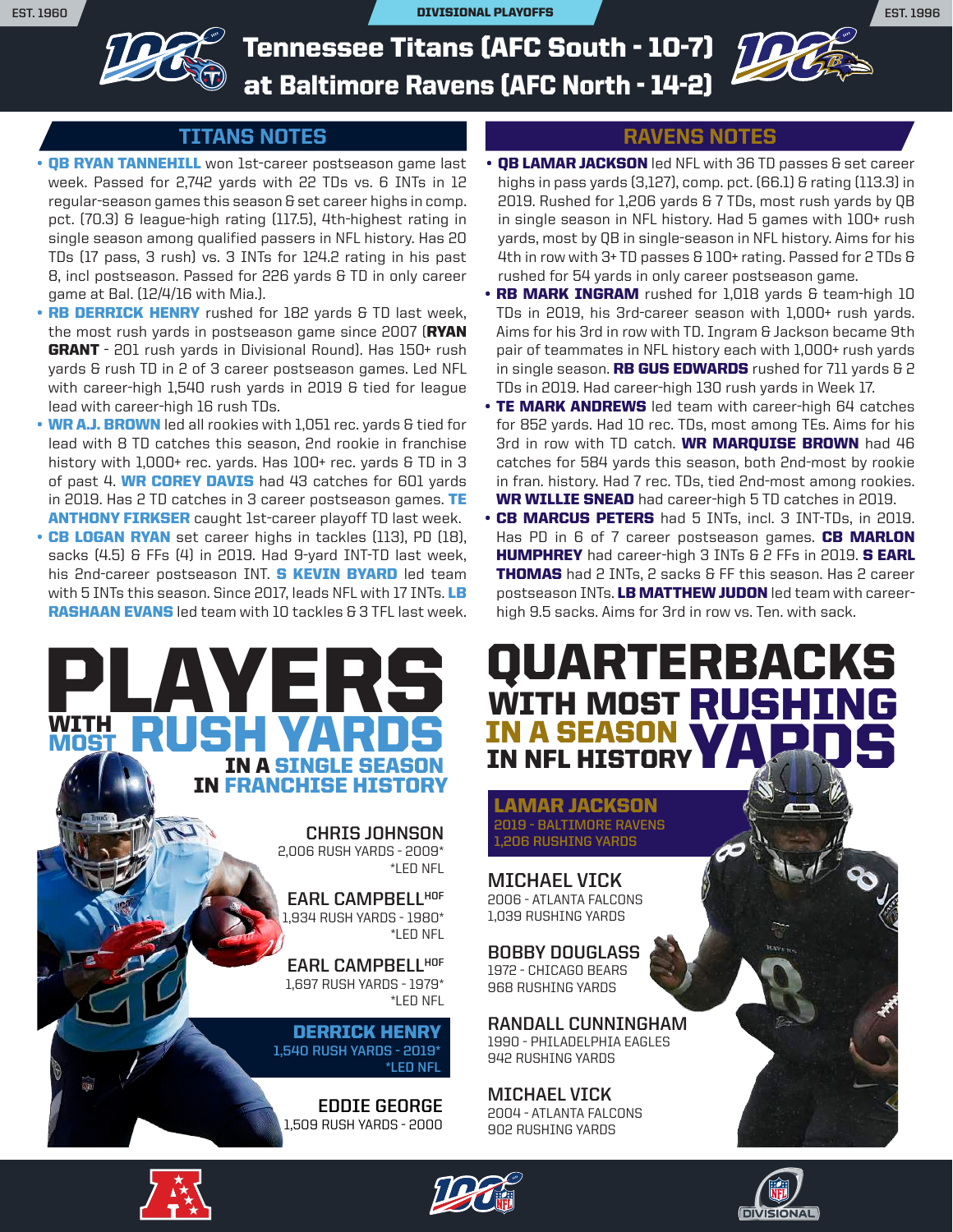**EST. 1960**

Houston Texans (AFC South - 11-6) at Kansas City Chiefs (AFC West - 12-4)

**AFC DIVISIONAL PLAYOFFS // SUNDAY, JAN. 12, 2020 // 3:05 PM ET // ARROWHEAD STADIUM // REFEREE: SHAWN HOCHULI**

## SERIES HISTORY (INCL. PLAYOFFS)

LEADER: Chiefs lead all-time series, 6-5 **STREAKS:** Texans have won 2 of past 3

**LAST GAME:** 10/13/19: Texans 31 at Chiefs 24 LAST GAME AT SITE: 10/13/19

## PLAYOFF SERIES HISTORY

LEADER: Chiefs lead all-time series, 1-0 **STREAKS:** Chiefs have won only meeting

LAST GAME: 1/9/16: Chiefs 30 at Texans 0 **LAST GAME AT SITE:** First meeting in Kansas City

HOUSTON TEXANS  $\{X,Y\}^{\infty}$  is the KANSAS city chiefs

| 4-5                                                                         | <b>PLAYOFF RECORD</b>   | $10 - 19$                                                                   |
|-----------------------------------------------------------------------------|-------------------------|-----------------------------------------------------------------------------|
| W 22-19 (OT) vs. Buffalo                                                    | <b>LAST WEEK</b>        | Bye (Week 17: W 31-21 vs. Los Angeles Chargers)                             |
| 7-4 (Bal O-1, Den O-1, Ind 1-1, Jax 2-0, LAC 1-0, NE 1-0, Oak 1-0, Ten 1-1) | VS. COMMON OPP.         | 9-2 (Bal 1-0, Den 2-0, Ind 0-1, Jax 1-0, LAC 2-0, NE 1-0, Oak 2-0, Ten 0-1) |
| 23.6/24.1                                                                   | <b>PTS. FOR/AGAINST</b> | 28.2/19.3                                                                   |
| 362.0                                                                       | <b>OFFENSE</b>          | 379.2                                                                       |
| Deshaun Watson: 333-495-3852-26-12-98.0                                     | <b>PASSING</b>          | Patrick Mahomes: 319-484-4031-26-5-105.3                                    |
| Carlos Hyde: 245-1070-4.4-6                                                 | <b>RUSHING</b>          | Damien Williams: 111-498-4.5-5                                              |
| DeAndre Hopkins: 104-1165-11.2-7                                            | <b>RECEIVING</b>        | Travis Kelce (TE): 97-1229-12.7-5                                           |
| 388.3                                                                       | <b>DEFENSE</b>          | 349.6                                                                       |
| Whitney Mercilus: 7.5                                                       | <b>SACKS</b>            | Chris Jones: 9                                                              |
| Tashaun Gipson: 3                                                           | <b>INTS</b>             | Tyrann Mathieu: 4                                                           |
| 0(22/22)                                                                    | <b>TAKE/GIVE</b>        | $+8(23/15)$                                                                 |
| DeAndre Carter: 9.7                                                         | <b>PR</b>               | Mecole Hardman (R): 9.3                                                     |
| DeAndre Carter: 22.0                                                        | <b>KR</b>               | Mecole Hardman (R): 26.1                                                    |
| Bryan Anger: 46.5 (44.5)                                                    | <b>PUNTING (NET)</b>    | Dustin Colquitt: 44.3 (40.3)                                                |
| Ka'imi Fairbairn: 100 (40/45 PAT; 20/25 FG)                                 | <b>KICKING</b>          | Harrison Butker: 147 (1L) (45/48 PAT; 34/38 FG)                             |
| <b>HEAD COACH: BILL O'BRIEN</b>                                             |                         | <b>HEAD COACH: ANDY REID</b>                                                |
| $2 - 3$                                                                     | <b>VS. OPPONENT</b>     | $7 - 2$                                                                     |
| $2 - 3$                                                                     | <b>PLAYOFF RECORD</b>   | $12 - 14$                                                                   |

### TEXANS TEAM NOTES

- TEXANS won AFC South division title for 2nd consecutive season & 4th time in past 5 years. Won 1st playoff game since 2016 last week.
- **BILL O'BRIEN** advanced to Divisional Round for 2nd time in head coaching career (2016).
- **HOUSTON** had 3 players named to 2020 Pro Bowl: WR DEANDRE HOPKINS, T LAREMY TUNSIL & QB DESHAUN WATSON.
- TEXANS ranked 5th in AFC with 23.6 points per game 6 6th with 362 yards per game.
- HOUSTON rushed for 2,009 yards this season, 6th time in franchise history team rushed for 2,000+ yards, & 17 TDs, 4thmost rush TDs in single season in franchise history.

#### CHIEFS TEAM NOTES

- CHIEFS won AFC West for 4th consecutive season, longest streak in franchise history.
- **ANDY REID** makes 15th career postseason appearance. Has led KC to 77 wins since becoming HC in 2013, 2nd-most over past 7 seasons (New England - 86).
- KANSAS CITY had 6 players named to 2020 Pro Bowl: DE FRANK CLARK, RS MECOLE HARDMAN, WR TYREEK HILL, DT CHRIS JONES, TE TRAVIS KELCE & QB PATRICK MAHOMES.
- **CHIEFS** ranked 2nd in AFC in yards per game (379.2) & pts. per game (28.2).
- KANSAS CITY was 1 of 5 teams in 2019 averaging over 25 pts. per game & allowing fewer than 20 pts. per game (19.3).

**ON THE AIRWAVES** TV: CBS (3:05 PM ET): Jim Nantz, Tony Romo, Tracy Wolfson (field reporter), Jay Feely (field reporter) NATIONAL RADIO: Westwood One: Kevin Kugler, Trent Green, James Laurinaitis (field reporter) SIRIUS: 82 (Hou), 83 (KC) | XM: 226 (Hou), 225 (KC)

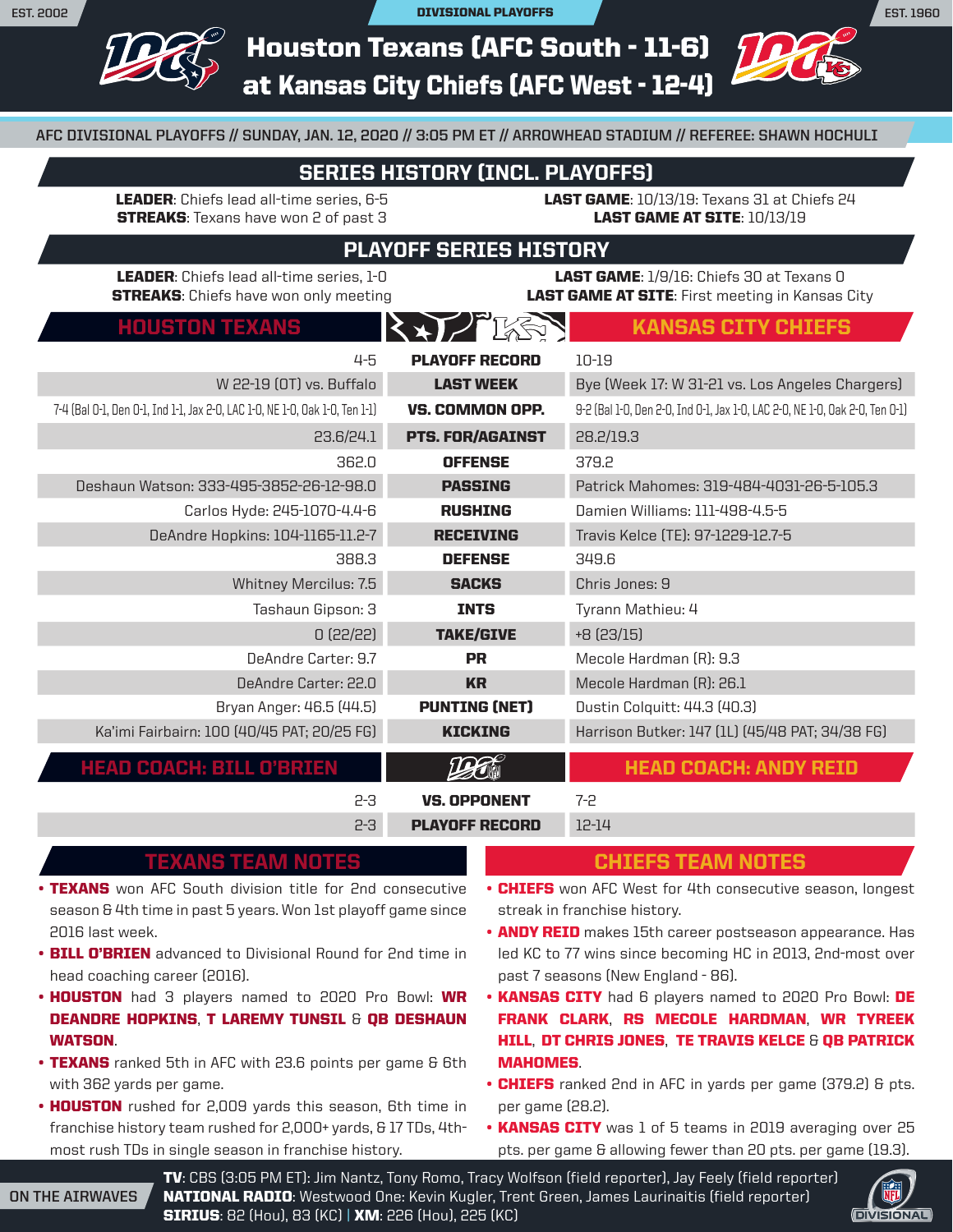**EST. 2002** DIVISIONAL PLAYOFFS **EST. 1960**



Houston Texans (AFC South - 11-6) at Kansas City Chiefs (AFC West - 12-4)

#### TEXANS NOTES

- **QB DESHAUN WATSON** completed 20 of 25 passes (80 pct.) for 247 yards with TD for 121.2 rating & rushed for 55 yards & TD last week. Has 131 rush yards in 2 career postseason games, the 3rd-most by QB in 1st 2 postseason games in NFL history. Passed for 280 yards with TD & rushed for 2 TDs in Week 6 meeting. Has 8 TDs (6 pass, 2 rush) vs. 2 INTs for 101.5 rating in 2 career games vs. KC.
- RB CARLOS HYDE had TD catch last week, 1st-career postseason TD. Has TD in 3 of past 4. Rushed for 116 yards & TD in Week 6 meeting. Had 1st-career 1,000-yard rushing season (1,070) in 2019. RB DUKE JOHNSON had TD catch in Week 6 meeting. Aims for 3rd in row vs. KC with rec. TD. Is 1 of 2 RBs (JAMES WHITE) with 40+ catches in each of past 5 seasons.
- **WR DEANDRE HOPKINS** led team with 6 catches for career postseason-high 90 yards last week. Had 9 catches for 55 yards in Week 6 meeting. Tied for AFC lead with 104 catches for 1,165 yards & 7 TDs in 2019. WR WILL FULLER set career highs in catches (49) & rec. yards (670) this season. Has 7 catches in 2 career postseason games. TE DARREN FELLS ranked 3rd among TEs with career-high 7 rec. TDs in 2019.
- DE J.J. WATT had sack last week & has 9 TFL, 6 sacks & 5 PD in 7 career postseason games. LB WHITNEY MERCILUS had sack & FF last week. Has 7 sacks in his past 5 postseason games. LB JACOB MARTIN had sack & FR last week.



DEANDRE HOPKINS **HOUSTON TEXANS 31 TOUCHDOWNS**

**DAVANTE ADAMS** GREEN BAY PACKERS 28 TOUCHDOWNS

**TYREEK HILL** KANSAS CITY CHIEFS 26 TOUCHDOWNS





#### CHIEFS NOTES

- **QB PATRICK MAHOMES** passed for 4,031 yards with 26 TDs vs. 5 INTs for 105.3 rating in 2019 & became 1st QB to pass for 4,000+ yards & 25+ TDs in consecutive seasons in franchise history. Passed for 273 yards with 3 TDs vs. INT for 96.5 rating in Week 6 meeting. Has 4 TDs (3 pass, 1 rush) vs. 0 INTs for 98.9 rating in 2 career postseason games.
- RB DAMIEN WILLIAMS led team with 498 rush yards & 5 rush TDs in 2019, both career highs. Aims for 3rd in row in postseason with rush TD. RB LESEAN MCCOY had 646 scrimmage yards & 5 TDs (4 rush, 1 rec.) this season. Aims for his 3rd in row in postseason with 90+ scrimmage yards. Has 90+ scrimmage yards in 4 of 5 career games vs. Hou.
- TE TRAVIS KELCE led team with 97 catches for 1,229 yards in 2019 & had 5 rec. TDs. Became 1st TE in NFL history with 1,000+ rec. yards in 4 consecutive seasons. Had 8 catches for 128 yards in 2015 WC game vs. Hou. (1/9/16). Has TD catch in 2 of past 3 in postseason. WR TYREEK HILL had 58 catches for 860 yards & team-high 7 rec. TDs in 2019. Had 5 catches for 80 yards & 2 TDs in Week 6 meeting. WR MECOLE **HARDMAN** ranked 3rd among AFC rookies with 6 TD catches.
- DE FRANK CLARK had 8 sacks this season. Had FF in Week 6 meeting. Aims for 3rd in row in postseason with sack. DT **CHRIS JONES** led team with 9 sacks in 2019. Had 4 PD in 2 postseason games last year. Aims for 3rd in row with sack. S **TYRANN MATHIEU** led team with 4 INTs this season.



**DIVISIONAL** 

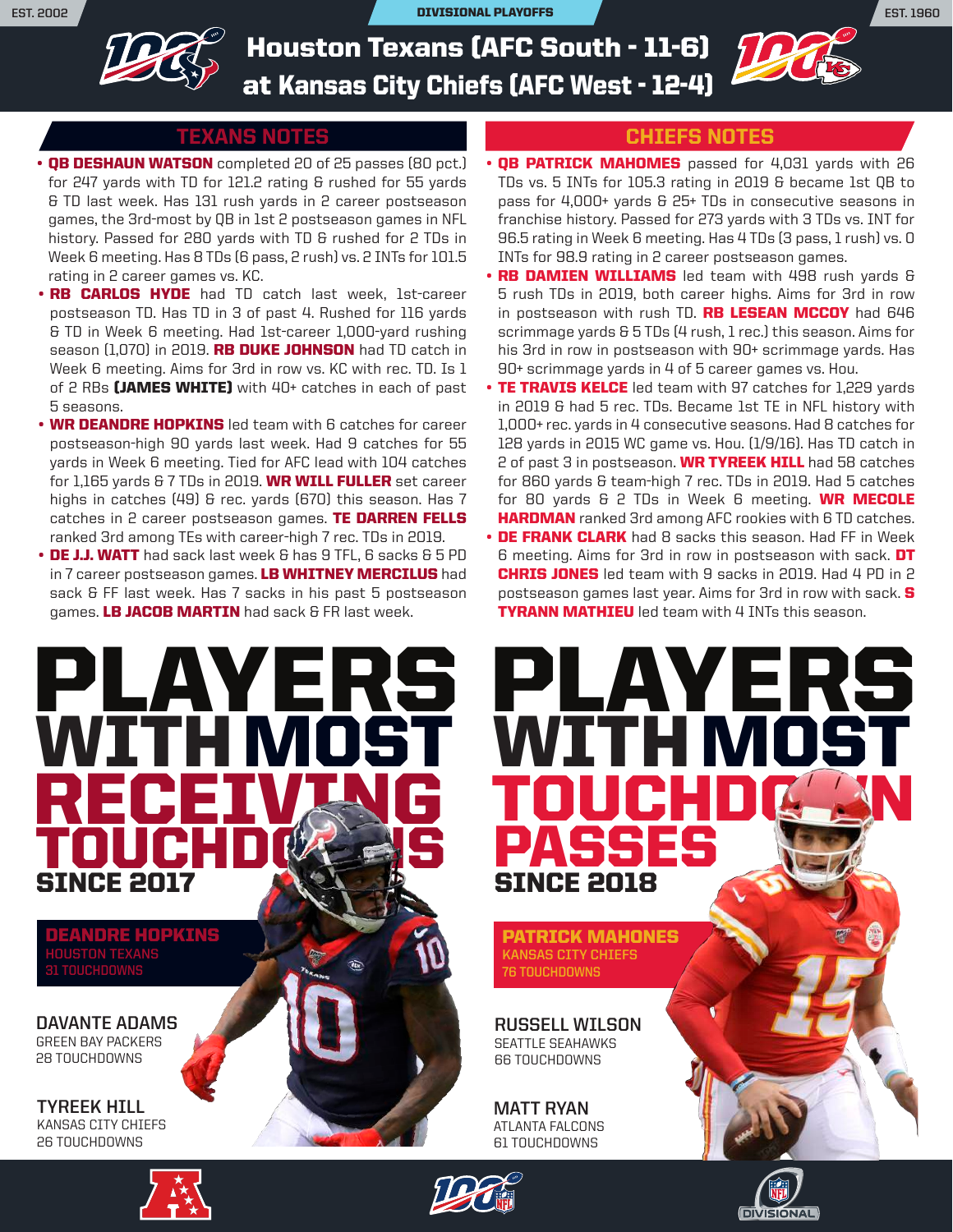**EST. 1919**

Seattle Seahawks (NFC West - 12-5) at Green Bay Packers (NFC North - 13-3)

**NFC DIVISIONAL PLAYOFFS // SUNDAY, JAN. 12, 2020 // 6:40 PM ET // LAMBEAU FIELD // REFEREE: CLETE BLAKEMAN**

### SERIES HISTORY (INCL. PLAYOFFS)

LEADER: Packers lead all-time series, 13-9 **STREAKS:** Packers have won 3 of past 4

LAST GAME: 11/15/18: Packers 24 at Seahawks 27 LAST GAME AT SITE: 9/10/17: Packers 17, Seahawks 9

### PLAYOFF SERIES HISTORY

LEADER: Packers lead all-time series, 2-1 **STREAKS:** Packers have won 2 of past 3

**LAST GAME:** 1/18/15: Packers 22 at Seahawks 28 (OT) LAST GAME AT SITE: 1/12/08: Packers 42, Seahawks 20

| <b>SEATTLE SEAHAWKS</b>                                    | <b>GREEN BAY PACKERS</b>                |
|------------------------------------------------------------|-----------------------------------------|
| $17 - 16$<br><b>PLAYOFF RECORD</b>                         | 34-22                                   |
| <b>LAST WEEK</b><br>W 17-9 at Philadelphia                 | Bye (Week 17: W 23-20 at Detroit)       |
| 5-1 (Car 1-0, Min 1-0, Phi 2-0, SF 1-1)<br>VS. COMMON OPP. | 3-2 (Car 1-0, Min 2-0, Phi 0-1, SF 0-1) |
| 25.3/24.9<br><b>PTS. FOR/AGAINST</b>                       | 23.5/19.6                               |
| 374.4<br><b>OFFENSE</b>                                    | 345.5                                   |
| Russell Wilson: 341-516-4110-31-5-106.3<br><b>PASSING</b>  | Aaron Rodgers: 353-569-4002-26-4-95.4   |
| Marshawn Lynch: 12-34-2.8-1<br><b>RUSHING</b>              | Aaron Jones: 236-1084-4.6-16 (T1L)      |
| Tyler Lockett: 82-1057-12.9-8<br><b>RECEIVING</b>          | Davante Adams: 83-997-12.0-5            |
| 381.6<br><b>DEFENSE</b>                                    | 352.6                                   |
| Rasheem Green: 4<br><b>SACKS</b>                           | Za'Darius Smith: 13.5                   |
| Many tied: 3<br><b>INTS</b>                                | Kevin King: 5                           |
| $+12(32/20)$<br><b>TAKE/GIVE</b>                           | $+12(25/13)$                            |
| David Moore: 7.5<br><b>PR</b>                              | Tyler Ervin: 9.6                        |
| Tyler Lockett: 19.9<br><b>KR</b>                           | Tyler Ervin: 26.7                       |
| Michael Dickson: 45.1 (40.9)<br><b>PUNTING (NET)</b>       | JK Scott: 44.0 (39.9)                   |
| Jason Myers: 109 (40/44 PAT; 23/28 FG)<br><b>KICKING</b>   | Mason Crosby: 106 (40/41 PAT; 22/24 FG) |
| <b>HEAD COACH: PETE CARROLL</b>                            | <b>HEAD COACH: MATT LAFLEUR</b>         |
| $4 - 5$<br><b>VS. OPPONENT</b>                             | $0 - 0$                                 |
| $11-8$<br><b>PLAYOFF RECORD</b>                            | $0 - 0$                                 |

# SEAHAWKS TEAM NOTES

- **SEATTLE** had postseason franchise-record 7 sacks in NFC-W vs. Phi. & team earned 1st road playoff win since 2015 Wild Card (at Min.).
- PETE CARROLL has led Seattle to postseason in 8 of his 10 seasons as head coach.
- **SEATTLE** ranked 4th in rush yards per game (137.5) & tied for 2nd in FFs (18) & 5th in INTs (16).
- **QB RUSSELL WILSON** has 95 career wins, including postseason, since 2012, 2nd-most by player in his 1st 8 seasons in NFL history.
- SEAHAWKS had 2 players selected to 2020 Pro Bowl: LB BOBBY WAGNER & QB RUSSELL WILSON.

#### PACKERS TEAM NOTES

• PACKERS won NFC North for 1st time since 2016 & won 13 games, most in single season since 2011 (15 wins). Was 1 of 2 (BALTIMORE) with 7 wins at home in 2019.

- **MATT LAFLEUR** makes postseason debut as head coach & joined JIM CALDWELL (2009), JIM HARBAUGH (2011), **STEVE MARIUCCI** (1997) & GEORGE SEIFERT (1989) as rookie head coaches to win 13+ games.
- GREEN BAY ranked 4th in NFC in scoring defense (19.6) & tied-3rd in NFL with 17 INTs.
- OB AARON RODGERS led Packers to SB XLV in 2010.
- PACKERS had 2 player selected to 2020 Pro Bowl: T DAVID BAKHTIARI & QB AARON RODGERS.